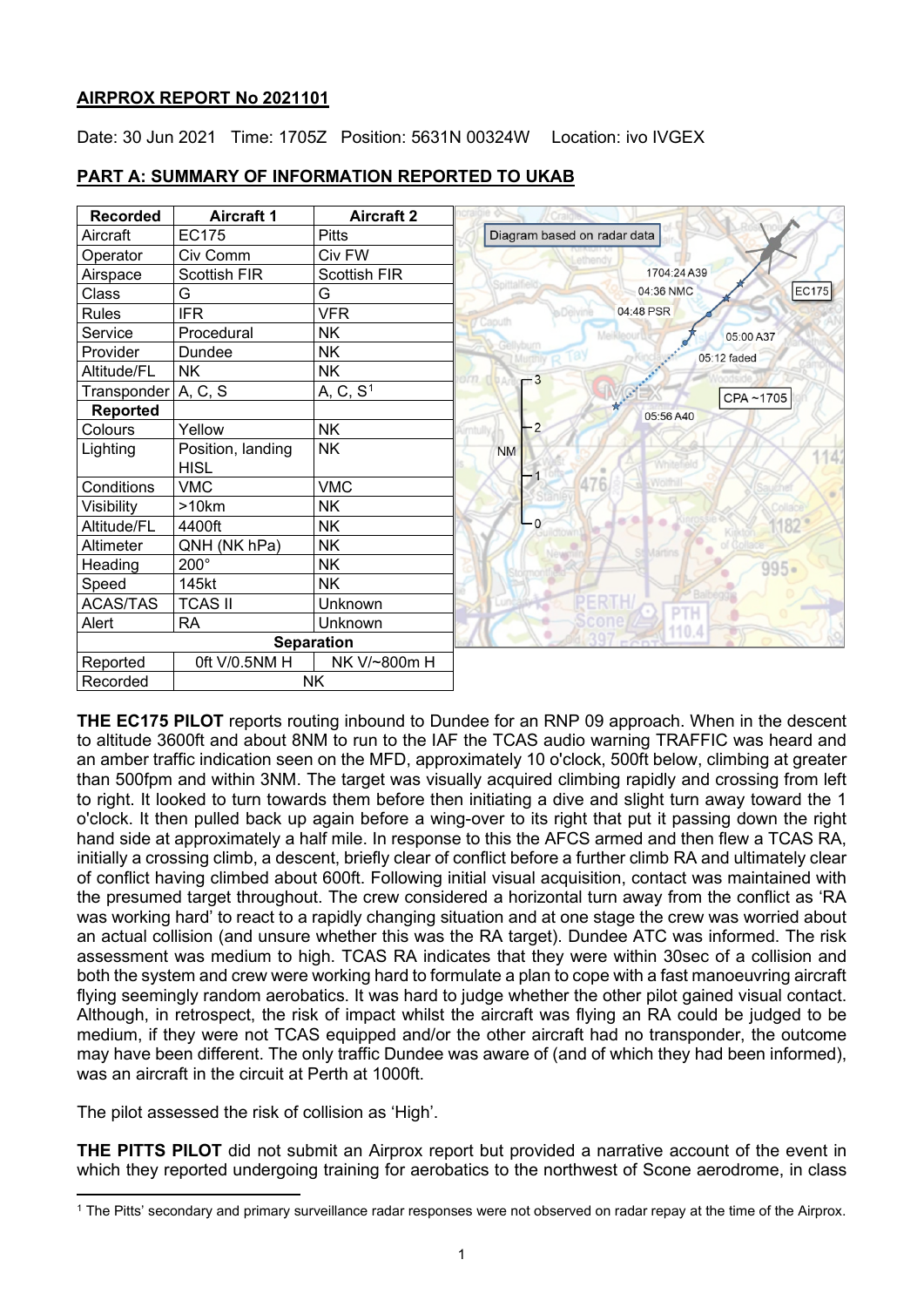G airspace, operating VMC between 3 and 4.5 thousand feet. When climbing to gain height they observed a helicopter transiting from left to right, in a southerly direction, maintaining speed on a straight and level course. They discontinued the exercise until the helicopter had passed, at approximately 800m ahead. At no time did they consider it a threat, and carried on with the exercise afterwards.

The pilot assessed the risk of collision as 'None'.

**THE DUNDEE CONTROLLER** reports the EC175 established comms with Dundee ATC at 16:57Z and stated being at 6000ft, 18NM from and routing towards IVGEX (IAF for RNP09). At 16:59Z, the EC175 requested descent to 4900ft and was cleared for the RNP procedure RW09 and instructed to descend with the procedure. The crew were given Traffic Information on traffic passing Broughty Castle departing to the north. The other traffic was also passed Traffic Information on the EC175.

At 17:00Z, Perth A/G were telephoned and informed of the helicopter inbound to IVGEX from the north and given an estimate for IVGEX of about 6-7 minutes from then. Perth A/G advised that they had one aircraft operating in their circuit up to 1000ft aal.

At 17:01Z, the EC175 was informed that Perth ATZ was active and informed of the traffic operating within the Perth circuit.

At 17:04Z there was a handover of watch at Dundee ATC.

At 17:05Z EC175 reported TCAS RA.

At 17:06Z EC175 reported clear of conflict and returned to follow the RNP approach.

After the incident, Dundee ATC phoned Perth and asked if they were aware of an aircraft carrying out aerobatics north of Perth. Perth A/G confirmed there was a Pitts aircraft doing aerobatics north of Perth at the time of the incident. On a further phone call Perth A/G advised that the aircraft was on a Perth to Perth flight and hadn't stated changing frequency at any point but didn't respond on the frequency when called by Perth A/G.

## **Factual Background**

The weather at Dundee was recorded as follows:

METAR EGPN 301720Z 12006KT 9999 FEW030 17/12 Q1019= METAR EGPN 301650Z 11006KT 9999 FEW030 17/13 Q1019=

## **Analysis and Investigation**

## **UKAB Secretariat**

The EC175 and Pitts pilots shared an equal responsibility for collision avoidance and not to operate in such proximity to other aircraft as to create a collision hazard. [2](#page-1-0) The Pitts did appear on radar replay intermittently but did not appear as either a primary or secondary return at the time of the Airprox.

## **Summary**

An Airprox was reported when an EC175 and a Pitts flew into proximity ivo IVGEX at about 1705Z on Wednesday 30<sup>th</sup> June 2021. Both pilots were operating under VFR in VMC, the EC175 pilot in receipt of a Procedural Service from Dundee and the Pitts pilot most likely listening out on the Perth AGCS frequency.

<span id="page-1-0"></span><sup>2</sup> (UK) SERA.3205 Proximity.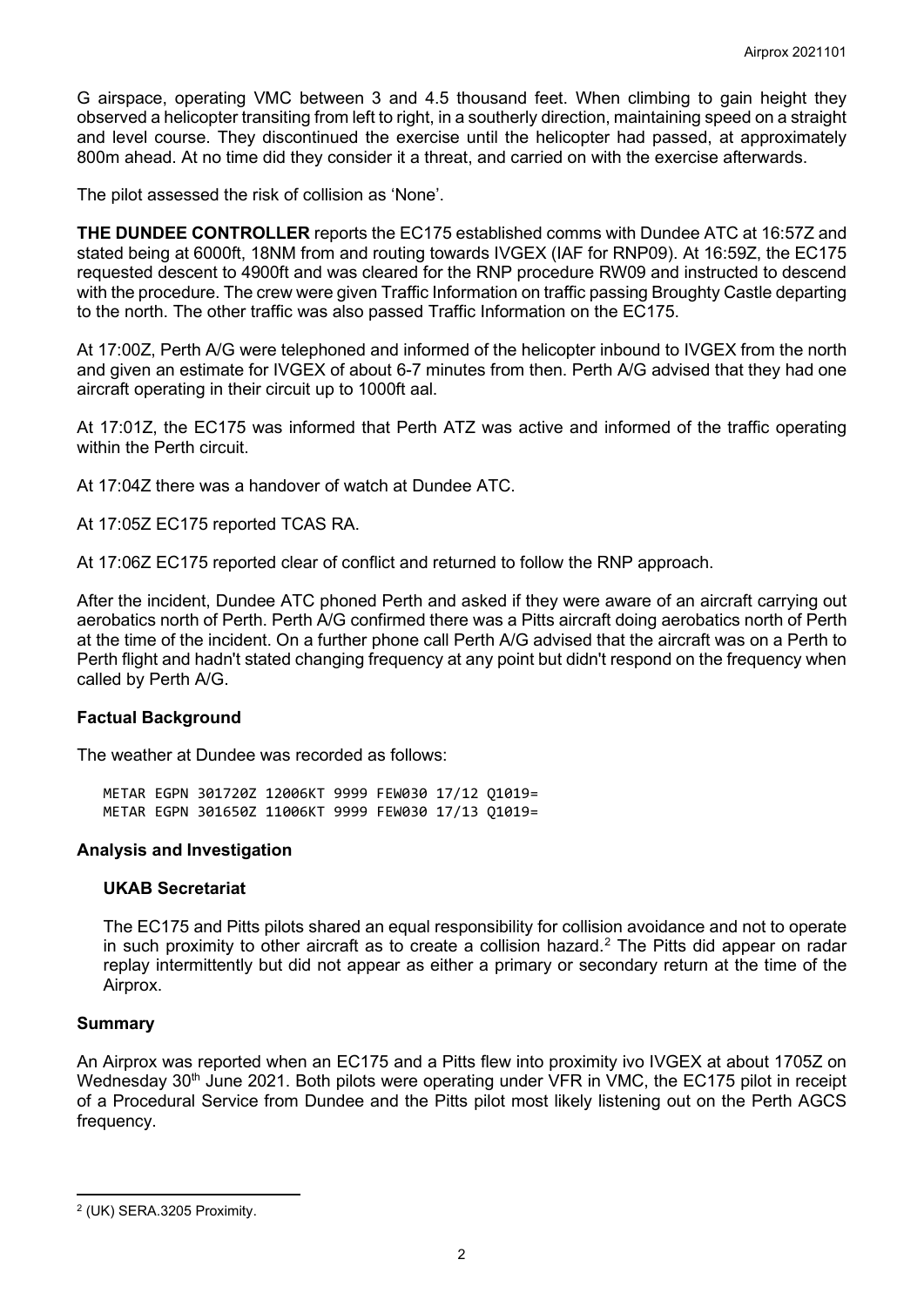# **PART B: SUMMARY OF THE BOARD'S DISCUSSIONS**

Information available consisted of reports from both pilots, radar photographs/video recordings, reports from the air traffic controllers involved and reports from the appropriate operating authorities. Relevant contributory factors mentioned during the Board's discussions are highlighted within the text in bold, with the numbers referring to the Contributory Factors table displayed in Part C.

The Board first discussed the degree to which each pilot could reasonably have known of the other pilot's position and intentions. Dundee does not have a radar and the Dundee controller consequently had no situational awareness on the position of the Pitts (**CF2**) and so could not detect a potential confliction (**CF1**) or pass Traffic Information. The Board wondered why the Perth A/G Operator did not inform the Dundee controller of the Pitts conducting aerobatics to the north of Perth during the 1700Z telephone call and thought that this was a missed opportunity to increase pilot and controller situational awareness. Turning to the pilots' actions; the Pitts pilot had no situational awareness on the closing EC175 and the EC175 pilot only had a degree of late situational awareness provided by their TCAS display and Traffic Alert (**CF4**). Members agreed that both pilots were entitled to be operating where they were, both in VMC in Class G. They also agreed that the EC175 pilot was constrained in operating area, to a degree, by the requirements of the RNP 09 approach and felt that the Pitts pilot, not being so constrained, may have been able to plan to operate in an area that would not have presented a potential confliction (**CF3**). This would of course have required knowledge of the Dundee RNP 09 approach track and the Board wondered to what degree pilots operating from Perth were aware of such. The Board thought that the Pitts pilot may also have been better served by contacting Dundee to pass their position and intentions and perhaps receive Traffic Information on inbound IFR traffic. In the event, the EC175 pilot received a TCAS TA and RAs (**CF6**), the latter coupled to the autopilot which resulted in various climbs and descents. Members agreed that this was no doubt alarming (**CF5**) but also that TCAS is not designed to provide collision avoidance from another aircraft that is flying aerobatics. Given that each pilot saw the other aircraft before CPA and that both pilots estimated a similar separation at CPA of about  $\frac{1}{2}$  mile, the Board felt that although safety may have been degraded, there was no risk of collision.

# **PART C: ASSESSMENT OF CONTRIBUTORY FACTORS AND RISK**

|           | 2021101                                                        |                                                   |                                                                                                                                                              |                                                                             |  |  |  |
|-----------|----------------------------------------------------------------|---------------------------------------------------|--------------------------------------------------------------------------------------------------------------------------------------------------------------|-----------------------------------------------------------------------------|--|--|--|
| <b>CF</b> | Factor                                                         | <b>Description</b>                                | <b>ECCAIRS Amplification</b>                                                                                                                                 | <b>UKAB Amplification</b>                                                   |  |  |  |
|           | <b>Ground Elements</b>                                         |                                                   |                                                                                                                                                              |                                                                             |  |  |  |
|           | • Situational Awareness and Action                             |                                                   |                                                                                                                                                              |                                                                             |  |  |  |
| 1         | <b>Human Factors</b>                                           | • Conflict Detection - Not<br>Detected            | An event involving Air Navigation<br>Services conflict not being detected.                                                                                   |                                                                             |  |  |  |
| 2         | Contextual                                                     | • Traffic Management<br><b>Information Action</b> | An event involving traffic management<br>information actions                                                                                                 | The ground element had only<br>generic, late or no Situational<br>Awareness |  |  |  |
|           | <b>Flight Elements</b>                                         |                                                   |                                                                                                                                                              |                                                                             |  |  |  |
|           | <b>. Tactical Planning and Execution</b>                       |                                                   |                                                                                                                                                              |                                                                             |  |  |  |
| 3         | <b>Human Factors</b>                                           | • Pre-flight briefing and flight<br>preparation   | An event involving incorrect, poor or<br>insufficient pre-flight briefing                                                                                    |                                                                             |  |  |  |
|           | • Situational Awareness of the Conflicting Aircraft and Action |                                                   |                                                                                                                                                              |                                                                             |  |  |  |
| 4         | Contextual                                                     | • Situational Awareness and<br>Sensory Events     | Events involving a flight crew's<br>awareness and perception of situations                                                                                   | Pilot had no, late or only<br>generic, Situational Awareness                |  |  |  |
| 5         | <b>Human Factors</b>                                           | • Unnecessary Action                              | Events involving flight crew performing<br>an action that was not required                                                                                   | Pilot was concerned by the<br>proximity of the other aircraft               |  |  |  |
|           | • Electronic Warning System Operation and Compliance           |                                                   |                                                                                                                                                              |                                                                             |  |  |  |
| 6         | Contextual                                                     | • ACAS/TCAS RA                                    | An event involving a genuine airborne<br>collision avoidance system/traffic alert<br>and collision avoidance system<br>resolution advisory warning triggered |                                                                             |  |  |  |

## Contributory Factors: